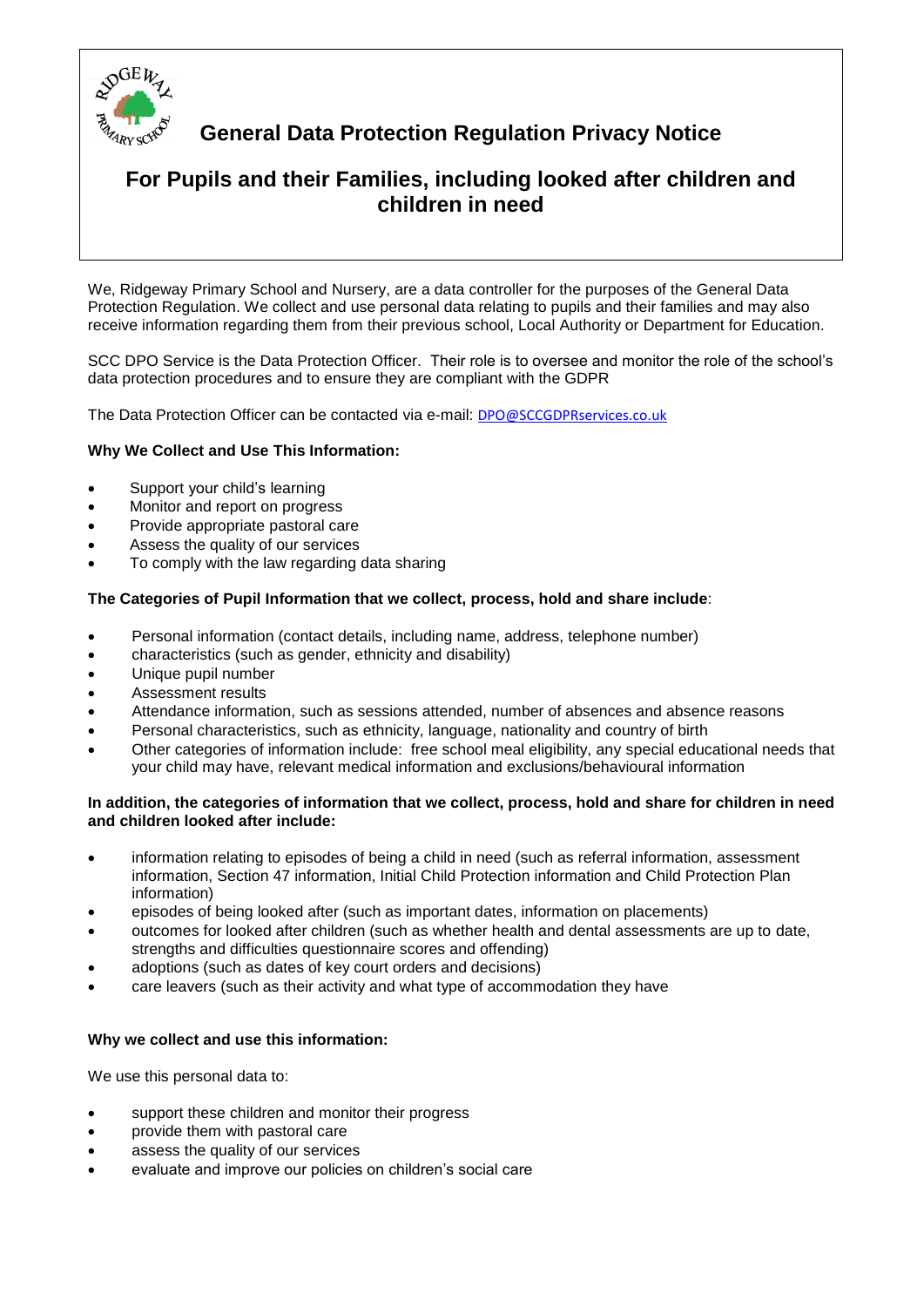## **The lawful basis on which we use this information:**

We will not give information about you or your child to anyone without your consent unless the law and our policies allow us to. We collect and use personal data in order to meet legal requirements and legitimate interests set out in the General Data Protection Regulations (GDPR) and UK Law, including those in relation to the following:

- Article 6 and Article 9 of the GDPR
- Education Act 1996
- Section 3 of The Education (Information About Individual Pupils) (England) Regulations 2013

# **Collecting Pupil Data**

Whilst the majority of pupil data you provide to us is mandatory, some of it is provided to us on a voluntary basis. In order to comply with the General Data Protection, we will inform you whether you are required to provide certain pupil information to us or if you have a choice in this. Where consent is required, the school will provide you with specific and explicit information with regard to the reasons why the data is collected and how the data is used.

# **Storing Pupil Data**

Personal data relating to pupils at Ridgeway Primary School and Nursery and their families is stored in line with the school's GDPR Protection Policy. In accordance with the GDPR, the school does not store personal data indefinitely; data is only stored for as long as is necessary to complete the task for which it was originally collected.

## **Who we share pupil information with**

We routinely share pupil information with:

- Schools that the pupils attend after leaving us
- The London Borough of Croydon (LA)
- The Department for Education (DfE)
- School nurse team
- Public Health England
- ESS (Education Software System)
- External companies who provide services such as text/e-mail messaging, on-line payments, etc.
- School Caterers (Chartwells)
- CPoms
- FFT (Fisher Family Trust)
- All Secondary Schools References
- Group Call
- **PTCA**
- Wonde
- NFER (National Foundation for Educational Research)
- Language Angels
- Weduc
- School Cloud
- Reading Cloud
- DCPro

## **In addition, we share children in need and looked after children information with**

- London Borough of Croydon
- NHS
- School pupil is transferring to
- Siblings school as necessary

## **Why we share pupil information**

We do not share information about our pupils with anyone without consent, unless the law and our policies allow us to do so.

We share pupils' data with the Department for Education (DfE) on a statutory basis. This data sharing underpins school funding and educational policy and monitoring.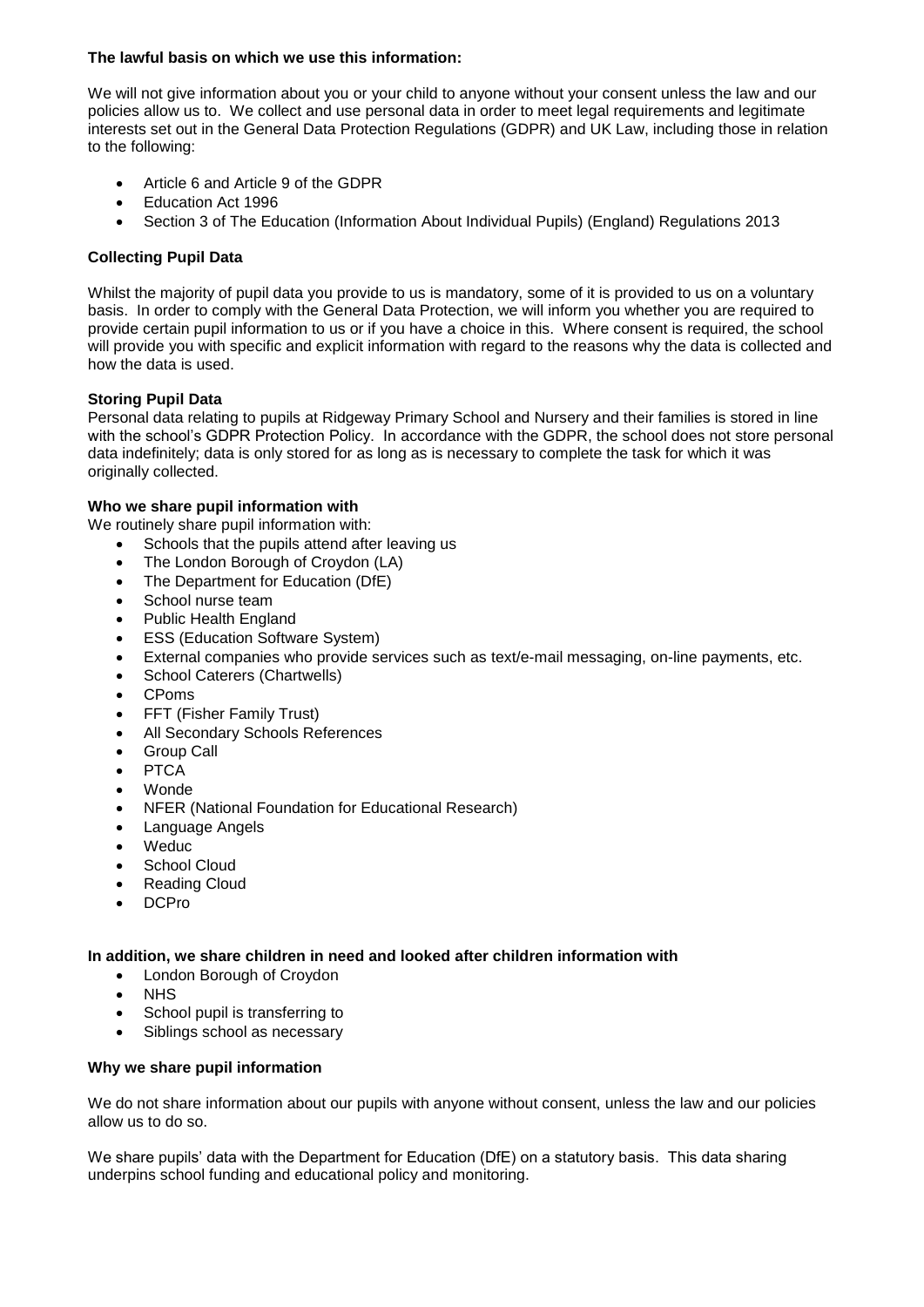We are required to share information about our pupils with the Local Authority (LA) and the Department for Education (DfE) under section 3 of the Education (Information about Individual Pupils) (England) Regulations 2013.

**Department for Education (DfE)** - We share children in need and children looked after data with the Department on a statutory basis, under Section 83 of 1989 Children's Act, Section 7 of the Young People's Act 2008 and also under section 3 of The Education (Information About Individual Pupils) (England) Regulations 2013.

This data sharing helps to develop national policies, manage local authority performance, administer and allocate funding and identify and encourage good practice.

We do not share information about our children in need or children looked after with anyone without consent unless the law and our policies allow us to do so.

#### **Data Collection Requirements**

To find out more about the data collection requirements placed on us by the Department for Education (for example: via the School Census) go to: [https://www.gov.uk/education/data-collection-and-censuses-for](https://www.gov.uk/education/data-collection-and-censuses-for-schools)[schools](https://www.gov.uk/education/data-collection-and-censuses-for-schools)

Children looked after:<https://www.gov.uk/guidance/children-looked-after-return> Children in need: <https://www.gov.uk/guidance/children-in-need-census>

## **The National Pupil Database (NPD)**

The NPD is owned and managed by the Department for Education and contains information about pupils in schools in England. It provides invaluable evidence on educational performance to inform independent research, as well as studies commissioned by the Department. It is held in electronic format for statistical purposes. This information is securely collected from a range of sources including schools, local authorities and awarding bodies.

We are required by law, to provide information about our pupils to the DfE as part of statutory data collections such as the school census and early years' census. Some of this information is then stored in the NPD. The law that allows this is the Education (Information About Individual Pupils) (England) Regulations 2013.

To find out more about the NPD, go to [https://www.gov.uk/government/publications/national-pupil-database](https://www.gov.uk/government/publications/national-pupil-database-user-guide-and-supporting-information)[user-guide-and-supporting-information](https://www.gov.uk/government/publications/national-pupil-database-user-guide-and-supporting-information)

The Department may share information about our pupils from the NPD with third parties who promote the education or well-being of children in England by:

- conducting research or analysis
- producing statistics

.

providing information, advice or guidance

The Department has robust processes in place to ensure the confidentiality of our data is maintained and there are stringent controls in place regarding access and use of the data. Decisions on whether DfE releases data to third parties are subject to a strict approval process and based on a detailed assessment of:

- who is requesting the data
- the purpose for which it is required
- the level and sensitivity of data requested: and
- the arrangements in place to store and handle the data

To be granted access to pupil information, organisations must comply with strict terms and conditions covering the confidentiality and handling of the data, security arrangements and retention and use of the data.

For more information about the department's data sharing process, please visit: [https://www.gov.uk/data](https://www.gov.uk/data-protection-how-we-collect-and-share-research-data)[protection-how-we-collect-and-share-research-data](https://www.gov.uk/data-protection-how-we-collect-and-share-research-data)

For information about which organisations the department has provided pupil information, (and for which project), please visit the following website: [https://www.gov.uk/government/publications/national-pupil](https://www.gov.uk/government/publications/national-pupil-database-requests-received)[database-requests-received](https://www.gov.uk/government/publications/national-pupil-database-requests-received)